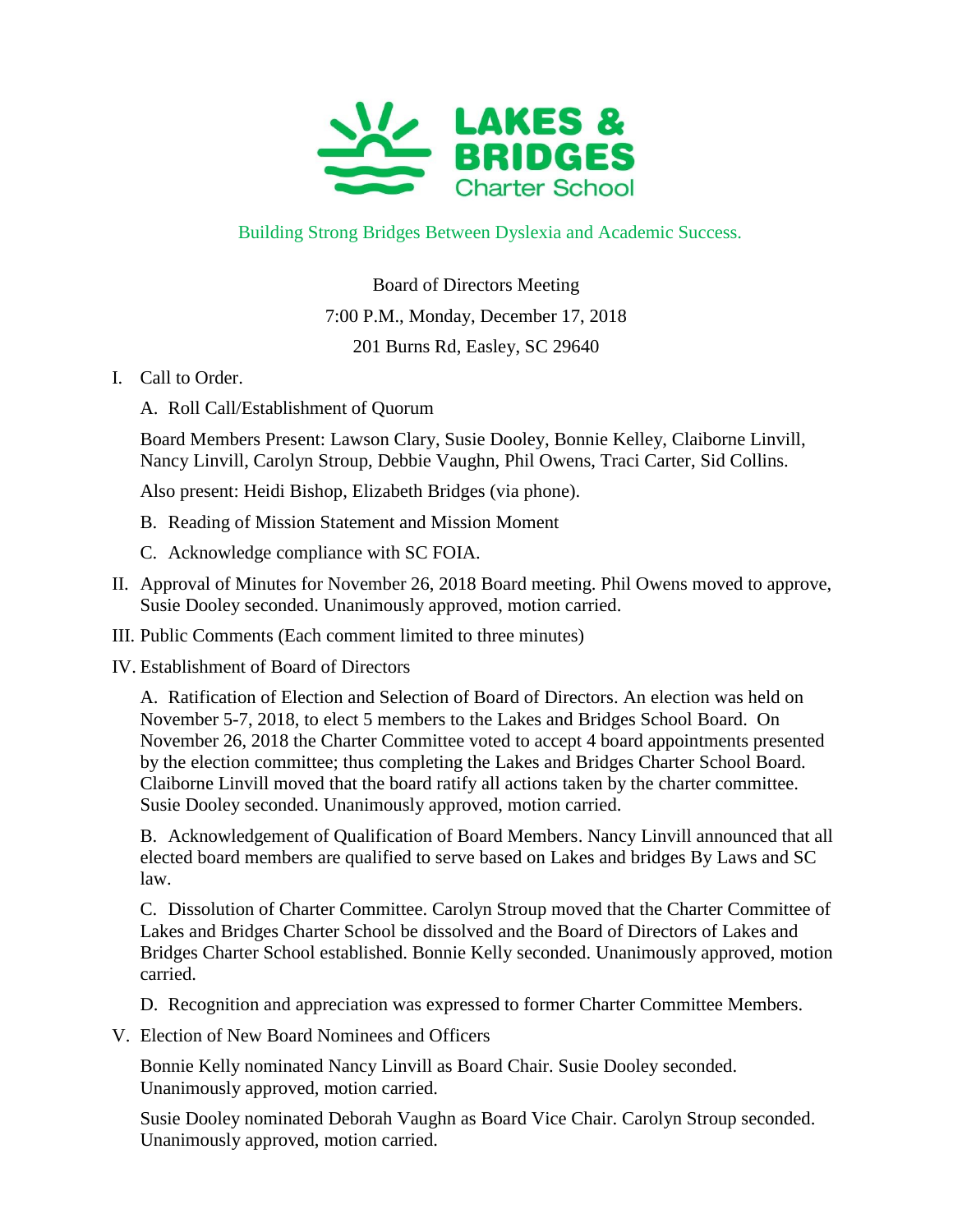Deborah Vaughn nominated Carolyn Stroup as Board Secretary. Bonnie Kelly seconded. Unanimously approved, motion carried.

Bonnie Kelly nominated Kay Shaw as Board Treasurer. Susie Dooley seconded. Unanimously approved, motion carried.

- VI. Treasurer's Report (attached). Bonnie Kelley moved to accept the treasurer's report as presented. Susie Dooley seconded. Unanimously approved, motion carried.
- VII.Principal's Report (attached)

Heidi Bishop, principal, asked board permission to spend \$200 on a staff Christmas party. Phil Owens moved to permit the expense. Susie Dooley seconded. Unanimously approved, motion carried.

Heidi Bishop reported that she was asked to present two sessions at the Southern Regional IDA (International Dyslexia Association) Conference being held in Louisville, KY, on March 23. Since the IDA will not pay for presenter expenses (hotel, food), she would like to ask if the school will pick that up. She will bring additional information regarding conference expenses to the board at a later meeting and a vote will be taken at that time.

Heidi asked that the board move into Executive Session to discuss student and personnel matters. Bonnie Kelly made the motion. Susie Dooley seconded. Unanimously approved, motion carried. The board went into Executive Session at 7:35. At 7:52 Carolyn Stroup moved that the board come out of Executive Session. Debbie Vaughn seconded. Unanimously approved, motion carried. No action was taken regarding matters discussed.

- VIII. Chairman's Report
- A. Janie Seay, film documentary of LABCS. An independent film maker would like to produce documentary chronicling dyslexia, its effect on students and the development and present day operation of Lakes and Bridges. Bonnie Kelly moved that the board allow the film production if a written statement is secured giving Heidi Bishop editorial control of all contents related to the school and students. Sid Collins seconded. Unanimously approved, motion carried.
- B. Gala tickets for staff. Claiborne updated the board concerning on going preparations for the Gala. She informed the board that each Lakes and Bridges staff member would receive one complementary ticket to the Gala.
- C. LABCS joining the Easley Chamber. Carolyn Stroup moved that Lakes and Bridges join the Easley Chamber of Commerce. Susie Dooley seconded. Unanimously approved, motion carried.
- D. Selection of committees for the new Board. There was discussion regarding Board Committees. Carolyn Stroup motioned to table further discussion and committee assignments until the next meeting so that more information about committee responsibilities could be presented to the members. Debbie Vaughn seconded. Unanimously approved, motion carried.
- IX. Committee Reports
- A. Facilities Committee, Larry Dooley (attached)
- i. Long term growth plans. At 8:15 pm Bonnie Kelly moved to go into Executive Session stating that no personnel or budget decisions will be made. Carolyn Stroup seconded. Unanimously approved, motion carried. At 8:45 Susie Dooley moved to come out of Executive Session. Bonnie Kelly seconded. Unanimously approved, motion carried. No action was taken regarding matters discussed.